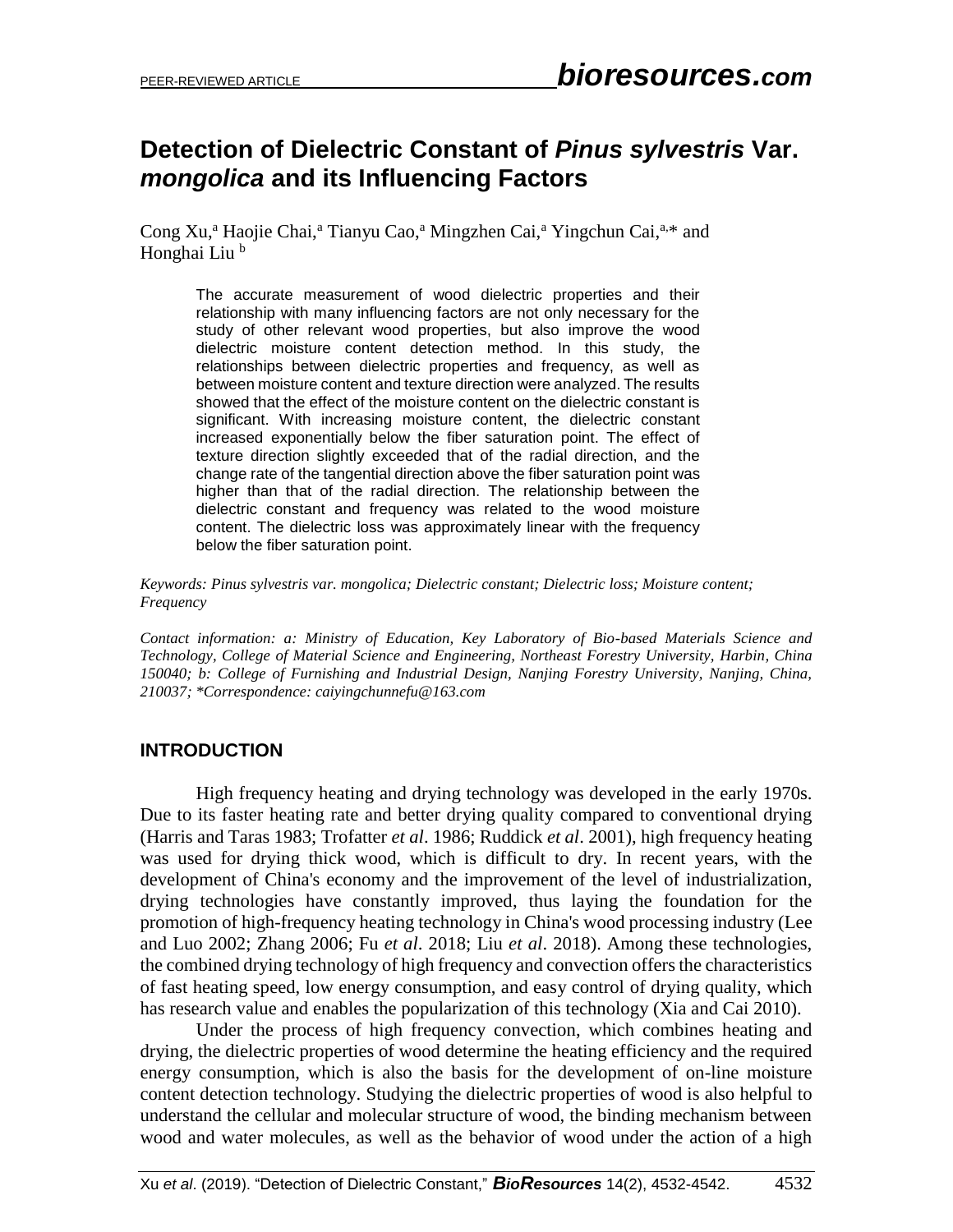frequency electromagnetic field (Feng *et al*. 2002). Therefore, it is necessary to accurately measure the dielectric properties of wood and to clarify the relationship between dielectric properties and many relevant factors. The related research has attracted much attention in the related fields. Romanov (2006) measured the dielectric constant of more than 50 types of trees and preliminarily drew the conclusion that the dielectric coefficient of wood was proportional to both moisture content and temperature. Based on Von Hippel's transmission line method, Sahin and Nurgul (2004) studied the relationship between moisture content and dielectric coefficient below the fiber saturation point of three types of wood, *e.g.*, the European poplar, and reported that the relationship between moisture content and dielectric property was a positive correlation, and the texture direction played a significant role. Pentoś *et al.* (2017) analyzed the relationship between the dielectric properties of seven Polish wood core sapwoods and frequency, as well as between crystal arrangement and orientation, and reported that dielectric constant and loss coefficient were affected by both wood frequency and anisotropy. However, the frequency range was only from 1 kHz to 1 MHz, which could not meet the needs of high frequency drying. Bossou *et al.* (2010) measured the dielectric properties of tropical trees at microwave frequencies. By using the resonant cavity method, dielectric loss increases with wood density, but there is room for experimental error to improve accuracy.

Sudo *et al.* (2018) measured the dielectric constants of beech trees at frequencies ranging from 40 Hz to 10 GHz and studied the effect of the local adsorption structure of water molecules with regard to wood fiber direction on dielectric relaxation. The influencing mechanism of the dielectric constant was explained by a molecular mechanism.

The above research remains limited by the accuracy of instruments and the detection speed (the measurement process is difficult to control and it is also difficult to obtain the change in the moisture content of the samples). As a result, it has not obtained accurate values and reliable fitting equations to characterize the relationship between dielectric properties and moisture content. Therefore, rapid and accurate detection of dielectric properties and accurate determination of the influencing factors are still of great significance.

Based on the reasons mentioned above, *Pinus sylvestris* var. *mongolica* was selected as the research object. As a fast-growing material, it has good cold resistance, barrenness resistance, good material quality, and straight texture. It can be used in buildings and furniture. There is a widespread trend in China of drying *Pinus sylvestris* var. *mongolica* by high-frequency heating technology. The medium characteristics of *Pinus sylvestris* var. *sylvestris* var. *mongolica* were accurately measured by the broadband dielectric impedance spectrometer. The effects of water content, frequency, and texture direction on dielectric properties were considered. An equation was fitted to the data to provide the basis for high frequency heating drying of *Pinus sylvestris* var. *mongolica* and on-line moisture content detection of wood.

### **EXPERIMENTAL**

### **Materials and Instruments**

#### *Experimental materials*

*P. sylvestris* var. *mongolica* samples were obtained from Daxing'an Mountains of Heilongjiang Province (Mohe, China). The sawn timber specifications were 2000 mm  $\times$ 150 mm  $\times$  25 mm (longitudinal  $\times$  tangential  $\times$  radial). The samples were chosen based on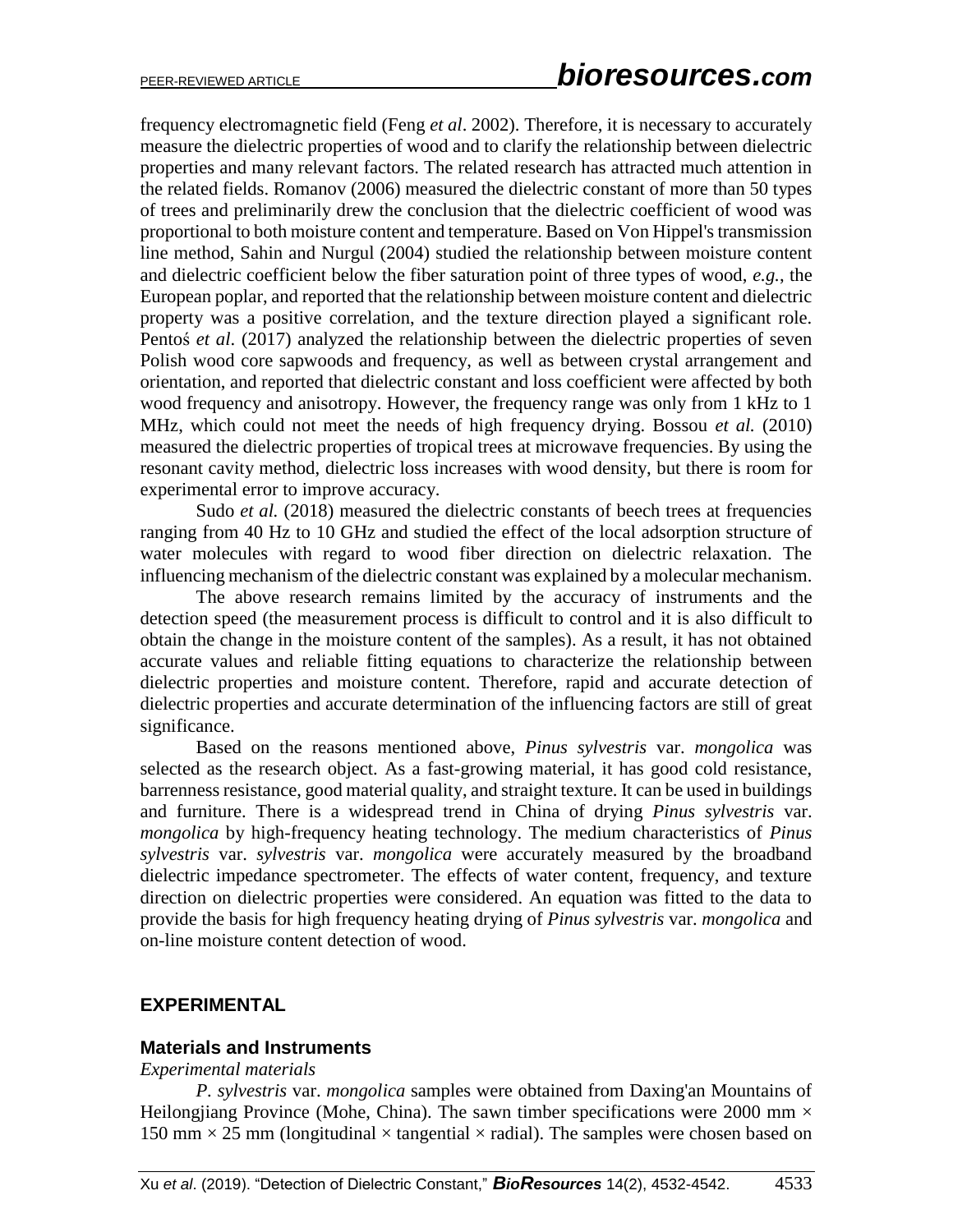the avoidance of defects, such as knots, decay, wormholes, or cracking. After truncating the end 200 mm from the end face, a thin plate was processed into 3 mm thick radial and tangential plates. Then, each thin plate was processed into 40 mm circular plates with a curve saw. A total of 150 samples were processed. Ten samples were randomly selected as initial moisture content samples and the remaining 140 samples as dielectric constant measurement samples, the tangential and radial samples account for half of the total.

### *Instruments and equipment*

The main instruments and equipment were a Broadband Dielectric Spectrum Impedance Spectrometer (BDS) produced by Novocontrol, Montabaur, Germany and associated equipment, as shown in Fig. 1.



**Fig. 1.** Broadband dielectric spectrum impedance instrument

The experimental frequency was set between 5 MHz and 30 MHz. The principle of the experiment is the lumped constant loop method, and Fourier correlation analysis technology combined with current-voltage (I-U) conversion technology was adopted. The Fourier correlation technique was accomplished by an additional frequency response analyzer which can measure the complex impedance  $z^*(\varepsilon)$  of the sample (Qian 2013). When the dielectric sample is placed between the two electrodes, a capacitor forms which filled with the research material. The complex permittivity of the capacitor is expressed as the ratio of capacitance to vacuum capacitance. They were calculated using Eq. 1,

$$
\varepsilon^*(\omega) = \frac{c^*(\omega)}{c_0} \tag{1}
$$

where  $\varepsilon^*(\omega)$  is the complex permittivity of materials  $\left(\frac{C^2}{N}\right)$  $\frac{C^2}{N*M^2}$ ,  $C^*(\omega)$  is capacitor capacitance (F), and  $C_0$  is the vacuum capacitance (F).

Other auxiliary equipment was as follows: a 450 mm vacuum dryer, a DHG-9070A electrothermal constant temperature blast dryer (Jinjian Instrument Testing Company, Chengde, China), and an electronic balance LT210 / 0.01g (Dazhan Instrument testing, Nanjing, China).

### **Methods**

*Control of moisture content* 

The samples used in this study were divided into seven groups according to the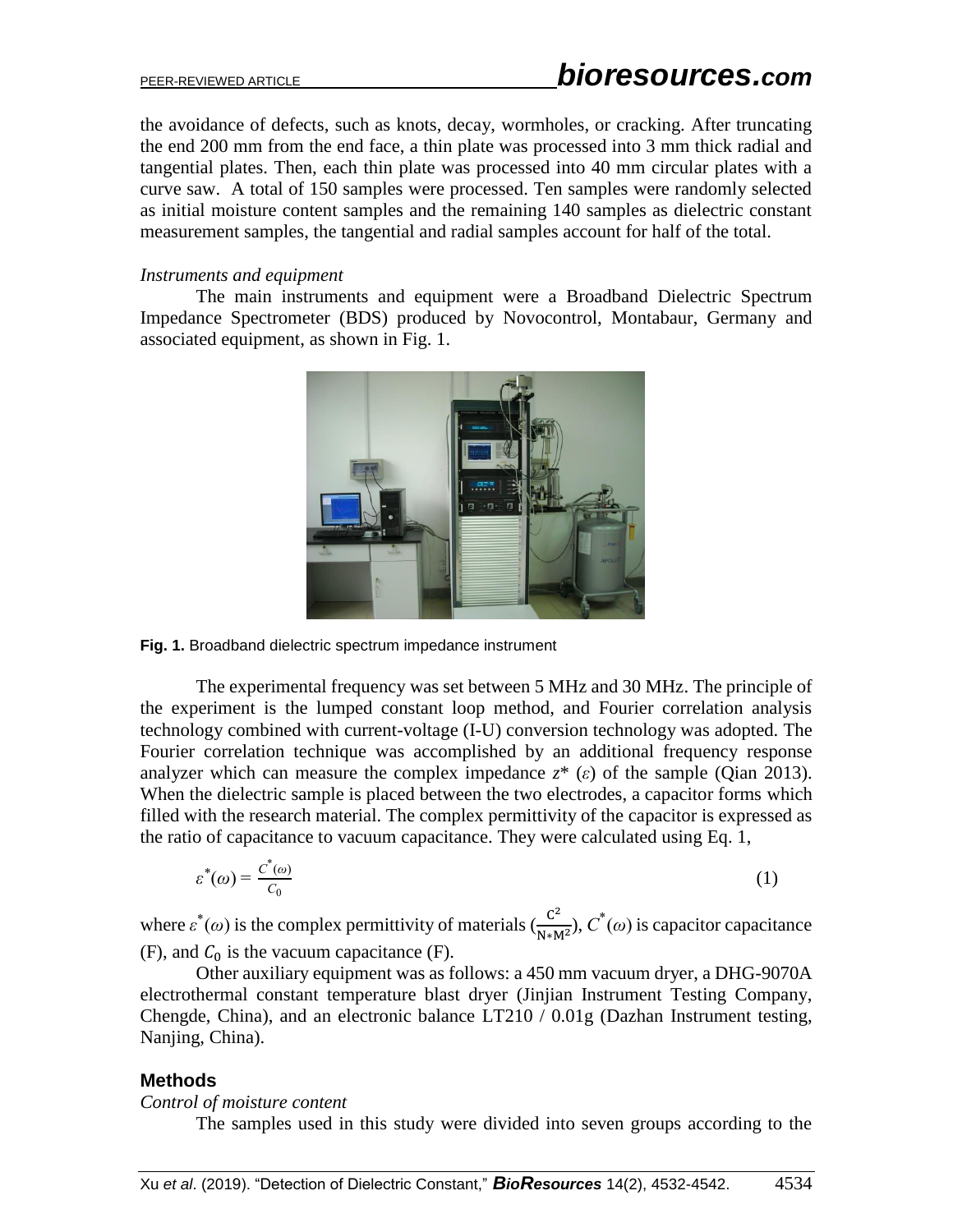target moisture contents listed in Table 1, with the moisture contents ranging from 7% to 49%. The moisture content values chosen were based in the saturation point of the fibers (about 28%), and an increments/reductions range of 25% to 75%. The set of specimens was specified such that every 7% of moisture content was represented. Below the fiber saturation point, the samples were sealed in a dryer equipped with different saturated salt solutions, as listed in Table 1 (25  $\degree$ C) for balance treatment. The samples were weighed every 2 h, and the moisture content reached the moisture absorption or analytical stability value when the weight differences between two weightings was below 0.02 g. The actual moisture content was calculated using both the initial weight and the absolute dry weight at this time. The target moisture content in Table 1 represents the equilibrium moisture content of saturated salt corresponding to both relative humidity and temperature. The selection of salts in Table 1 and the determination of related parameters are based on the relationships between the wood equilibrium moisture content, ambient temperature, relative humidity, and the relative humidity corresponding to saturated salts (Cai and Hayashi 2007; Wang 2007; Wang *et al*. 2018). At the saturation point of the fibers, the samples were soaked in distilled water to achieve a moisture content above 100%, then they were dried naturally at the atmosphere and weighed once every 5 min until the target weight corresponded to the target moisture content. To determine the absolute dry weight of each test specimen, the initial moisture content and the initial weight were measured and used to calculate the presumed absolute dry weight of the representative sample extracted from the test specimen before the end of the dielectric constant test. After the dielectric constant test, the samples were dried out and replaced by the actual absolute dry weight obtained from the relevant calculation formula. The environmental humidity corresponding to each specimen is shown in Table 1. The general scheme of experimentation is diagramed in Fig. 1.

| Group | Target<br>Moisture<br>Content of<br>Specimens<br>$(\%)$ | Dry-bulb<br>Temperature/Dry-<br>Wet-bulb<br>Temperature<br>Difference of<br>Medium (°C) | Relative<br>Humidity of<br>Medium (%) | Selected<br><b>Salts</b>          | <b>Salts</b><br>Correspond<br>to Relative<br>Humidity<br>$(\% )$ |
|-------|---------------------------------------------------------|-----------------------------------------------------------------------------------------|---------------------------------------|-----------------------------------|------------------------------------------------------------------|
| A     |                                                         | 25/8.50                                                                                 | 42                                    | K <sub>2</sub> CO <sub>3</sub>    | 43.16                                                            |
| B     | 14                                                      | 25/2.62                                                                                 | 79                                    | <b>KBr</b>                        | 81.67                                                            |
| C     | 21                                                      | 25/0.63                                                                                 | 94                                    | KNO <sub>3</sub>                  | 94.62                                                            |
| D     | 28                                                      | 25/0                                                                                    | 100                                   | Mg(NO <sub>3</sub> ) <sub>2</sub> | 97.88                                                            |
| Е     | 35                                                      |                                                                                         |                                       |                                   |                                                                  |
| F     | 42                                                      |                                                                                         |                                       |                                   |                                                                  |
| G     | 49                                                      |                                                                                         |                                       |                                   |                                                                  |

**Table 1.** Selection of Environmental Temperature, Humidity, and Salts Corresponding to the Equilibrium Moisture Content of Specimens

### *Dielectric property testing*

Each sample was placed into the middle of the plate electrode to form a sandwich capacitor. Then, the sandwich capacitor was fixed between the upper and lower electrodes of the sample chamber. The sample chamber electrode, the additional electrode, and the sample were tightly contacted and fixed so that the sample was located in the middle of the upper and lower electrodes. After the specimen had been installed, the program to obtain the dielectric constant and dielectric loss factor of the specimen at various frequencies was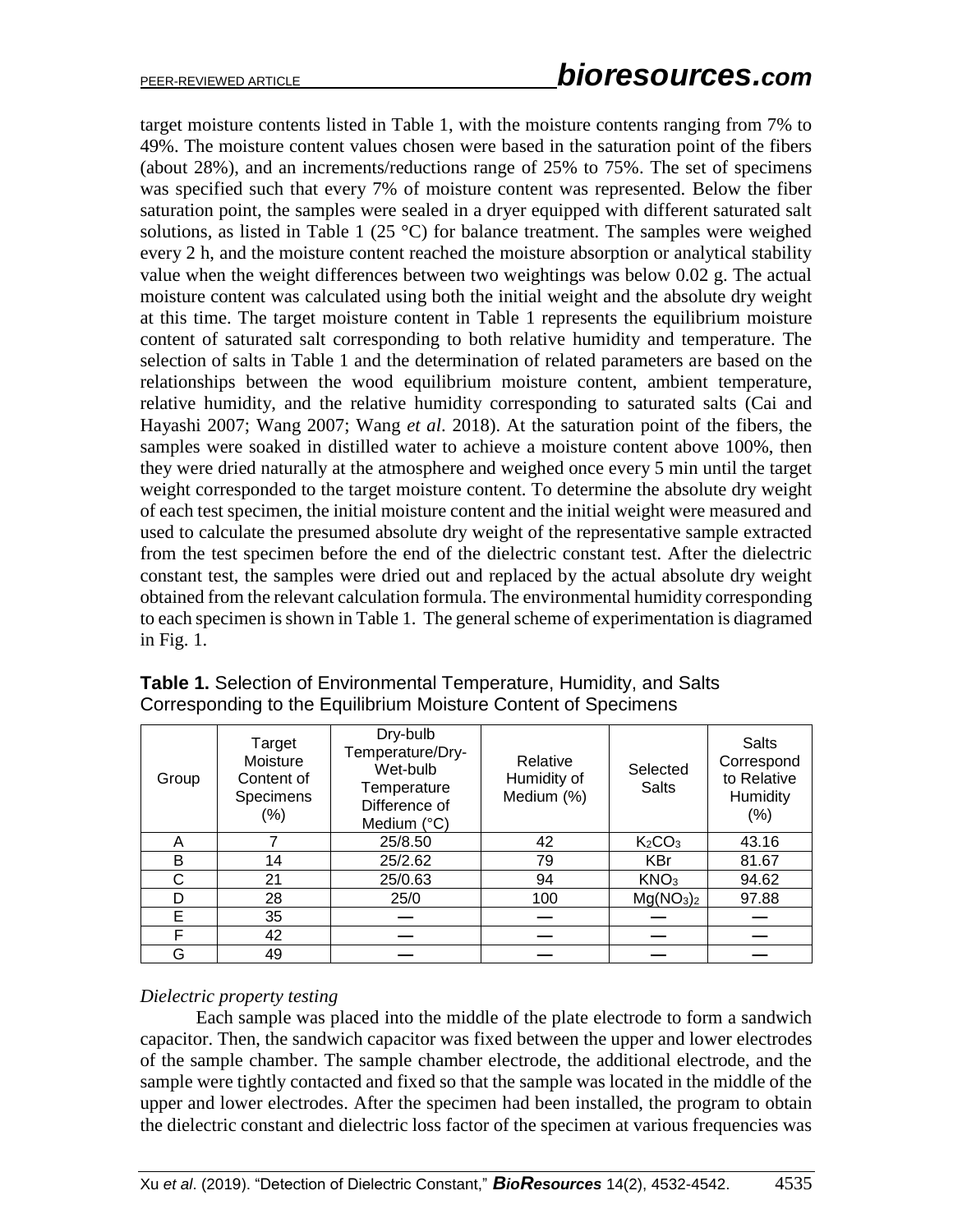started. The main frequencies used in high frequency heating of wood based on current research are 6.78, 13.56, and 27.12 MHz. In order to study the effect of frequency on the dielectric properties of wood during the high frequency heating, the dielectric constant and dielectric loss factor at 23 frequencies (which contained 6.78 MHz, 13.56 MHz, and 27.12 MHz) were measured in a range of 0 to 30 MHz. The measuring time was only 5 s. The sample was weighed immediately after testing, and the accurate dielectric constant at this moisture content was obtained.



**Fig. 2.** Experimental Procedures

# **RESULTS AND DISCUSSION**

### **Relationship between Dielectric Constant and Moisture content**

The moisture content is the main factor affecting the dielectric constant. This is because the dielectric constant of water is 80.10 F/m (20 $\degree$ C), which is much larger than that of wood (about 2 to 10 F/m in this experiment). The proportion of water in wood increases with increasing moisture content and thus, the dielectric constant increases. The relationship between moisture content and dielectric constant is shown in Fig. 4. The dielectric constant is positively correlated to moisture content. Wood shows different characteristics before and after the fiber saturation point due to the existence of free water in the cell cavity. The image was further analyzed, and a curve was obtained that approximates the exponential function by using non-linear fitting below the fiber saturation point. An approximate linear line was obtained above the dimensional saturation point.

When the moisture content remains below the fiber saturation point, the change in trend of the curve is slow, and the dielectric constant increases slowly with increasing moisture content. This phenomenon can be explained by the theory of dielectric polarization (Zhang 2012): when the moisture content of wood is very low or even close to absolute dryness, water molecules exist in the form of single-layer adsorbed water. However, these water molecules can only form hydrogen bonds with polar groups in the wood, which are closely linked. Water molecules cannot rotate freely under the action of an external electric field. At this time, the polarization mainly originates from the orientation and rotation of the primary alcohol hydroxyl group in the amorphous cellulose molecular chain in the cell wall; therefore, the polarization degree is very low and the dielectric constant is small. When the moisture content gradually increases, the water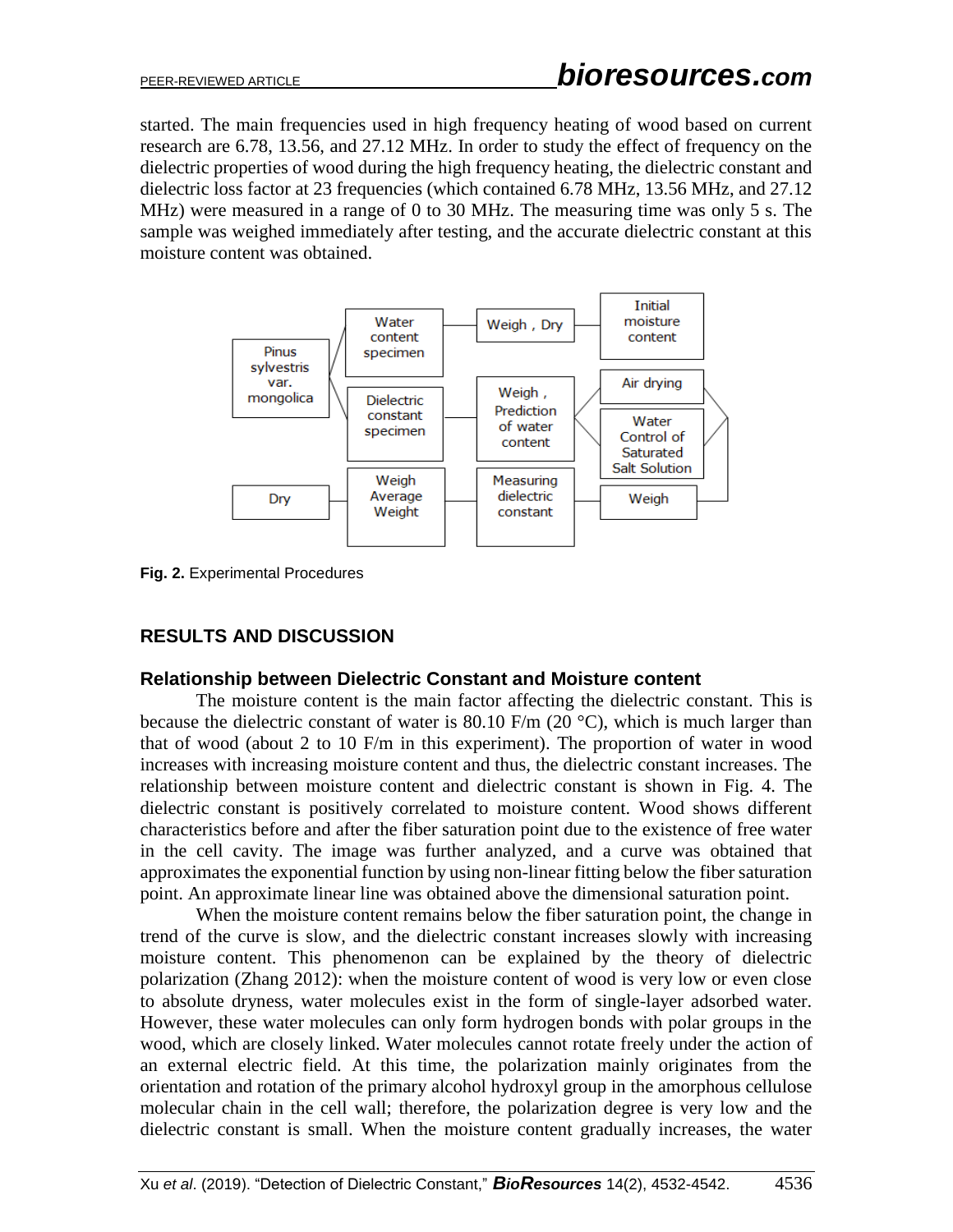molecules at the adsorption point will also increase, the adsorption thickness will increase, the adsorption force between wood molecules and water molecules will gradually weaken, and the number of water molecules that can participate in the polarization will decrease. The wood then absorbs water and expands, space gaps decrease, the volume proportion of cell wall material increases, and polarization increases, which increases the dielectric constant of the wood. Therefore, when the wood moisture content does not reach the fiber saturation point, the dielectric constant increases exponentially with increasing moisture content. The curve equations are as follows:

Tangential: 
$$
y = 0.93599x^{0.46503}
$$
,  $R^2 = 0.98028$  (2)

$$
Radial: y = 0.65247x^{0.58842}, R^2 = 0.97701
$$
\n(3)

When the fiber saturation point is exceeded, the cell wall is filled with free water. The increase or decrease of free water into the cell cavity has little effect on the water molecules in the cell wall; therefore, the influence of the free moisture content on the dielectric constant is the dominant factor. After fitting, the relationship between the free moisture content and the dielectric constant is approximately linear.

Tangential: 
$$
y = 0.14234x + 0.252
$$
,  $R^2 = 0.92572$  (4)

$$
Radial: y = 0.14234x + 0.252, R2 = 0.92572
$$
\n(5)



**Fig. 3.** A) Relationship between the dielectric constant and the moisture content (tangential); B) Relationship between the dielectric constant and the moisture content (radial)

#### **Relationship between Texture Direction and Dielectric Constant**

The texture direction exerts a specific effect on the dielectric constant. In the relationship between the moisture content and dielectric constant, the trend of the radial and tangential directions image differs slightly. Below the saturation point of the respective fiber, the radial and tangential directions image shows little difference, which is an exponential positive correlation. At the saturation point of the fiber, because the cell wall is filled with water, the dielectric constant is dominated by the free water in the cell cavity and follows a linear relationship. Among these, the trend of tangential change is more apparent than that of radial change. It can be inferred that there are more free water channels in the micro-structure of tangential wood than in radial wood. Therefore, the fractal characterization of wood texture was used to explain it (Ren *et al*. 2007). Peri-fractal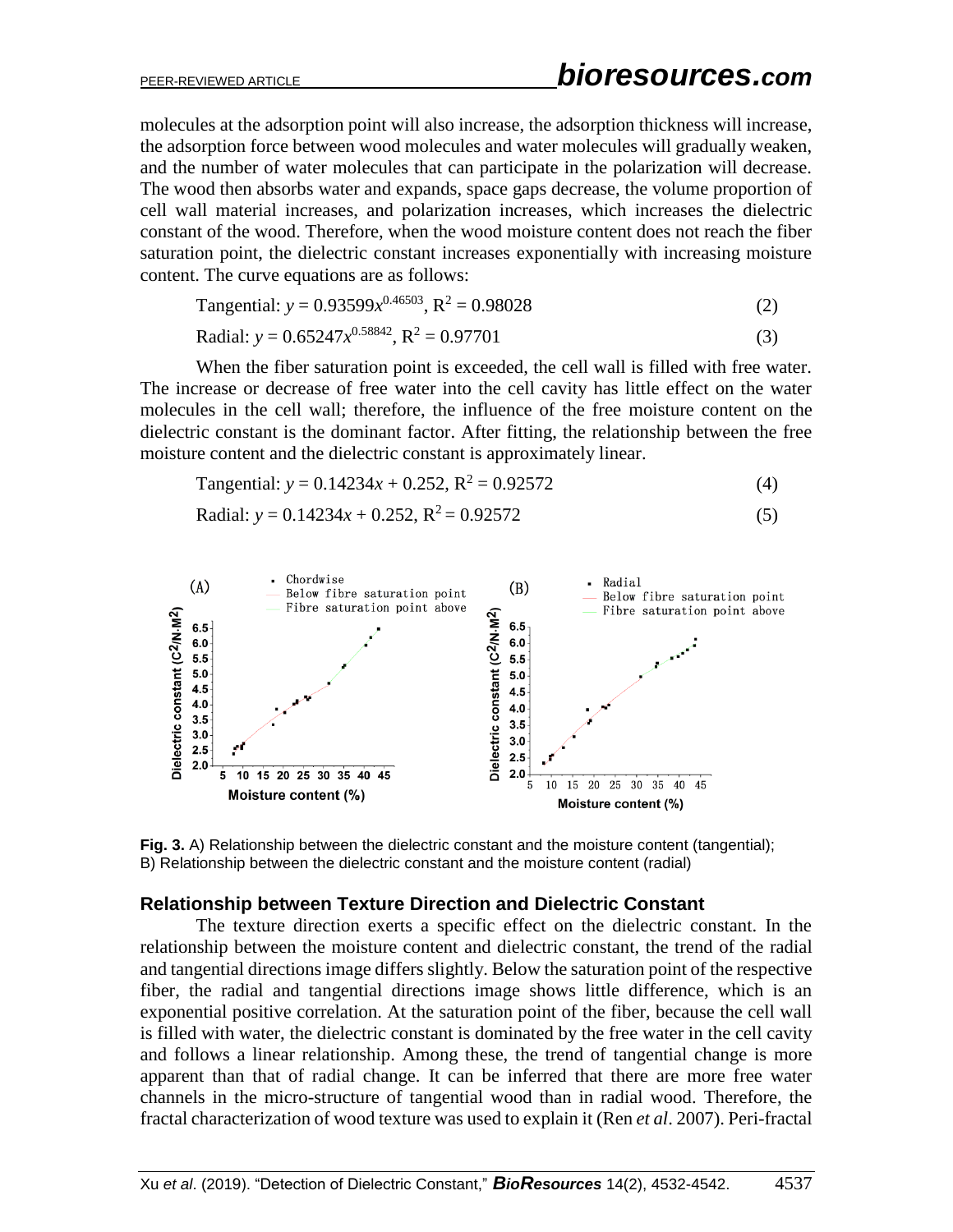analysis of the micro-structure of *P. sylvestris* var. *mongolica* shows that the fractal dimension of the diametric section is about 2.2, and the fractal dimension of the tangential section shows that the diameter section is relatively smooth, the micro-pattern texture is relatively simple, and the tangential section is relatively complex and rough (Song 2011). Consequently, it contains more resin channels. Therefore, with increasing moisture content, water is absorbed into the radial and tangential directions material, while the radial and tangential directions material shows a better water adsorption process in the resin channel; therefore, the radial and tangential directions material has more self-contained cells than the radial material. Due to the presence of water, the image shows that the dielectric coefficient of the chord material above the fiber saturation point is greatly affected by the moisture content. This indicates good dielectric properties.

### **Relationship between Frequency and Dielectric Constant**

Figure 4 shows the effect of frequency on the dielectric constant in the frequency range of 0 to 30 MHz for each group of specimens with different moisture contents. It is shown that the dielectric constant of the sample below the fiber saturation point does not change much with frequency and can be approximately regarded as a straight line. The reason is that water molecules exist in the inner part of the capillary tube due to water absorption below the fiber saturation point. Water is closely bound to wood and the change of electric field frequency has little influence on the polarization of water molecules. When the fiber saturation point is exceeded, there is a segmented phenomenon. This means that when the frequency is below 15 MHz, the dielectric constant of wood correlates negatively with frequency.



**Fig. 4.** Relationship between frequency and dielectric constant for different moisture contents (tangential)

The approximate exponential relationship is obtained by fitting the non-linear curve in Eq. 6.

$$
y = 33.23454x \times x^{0.10957}, R^2 = 0.99684
$$
 (6)

However, in the range from 15 MHz to 30 MHz, the dielectric constant varies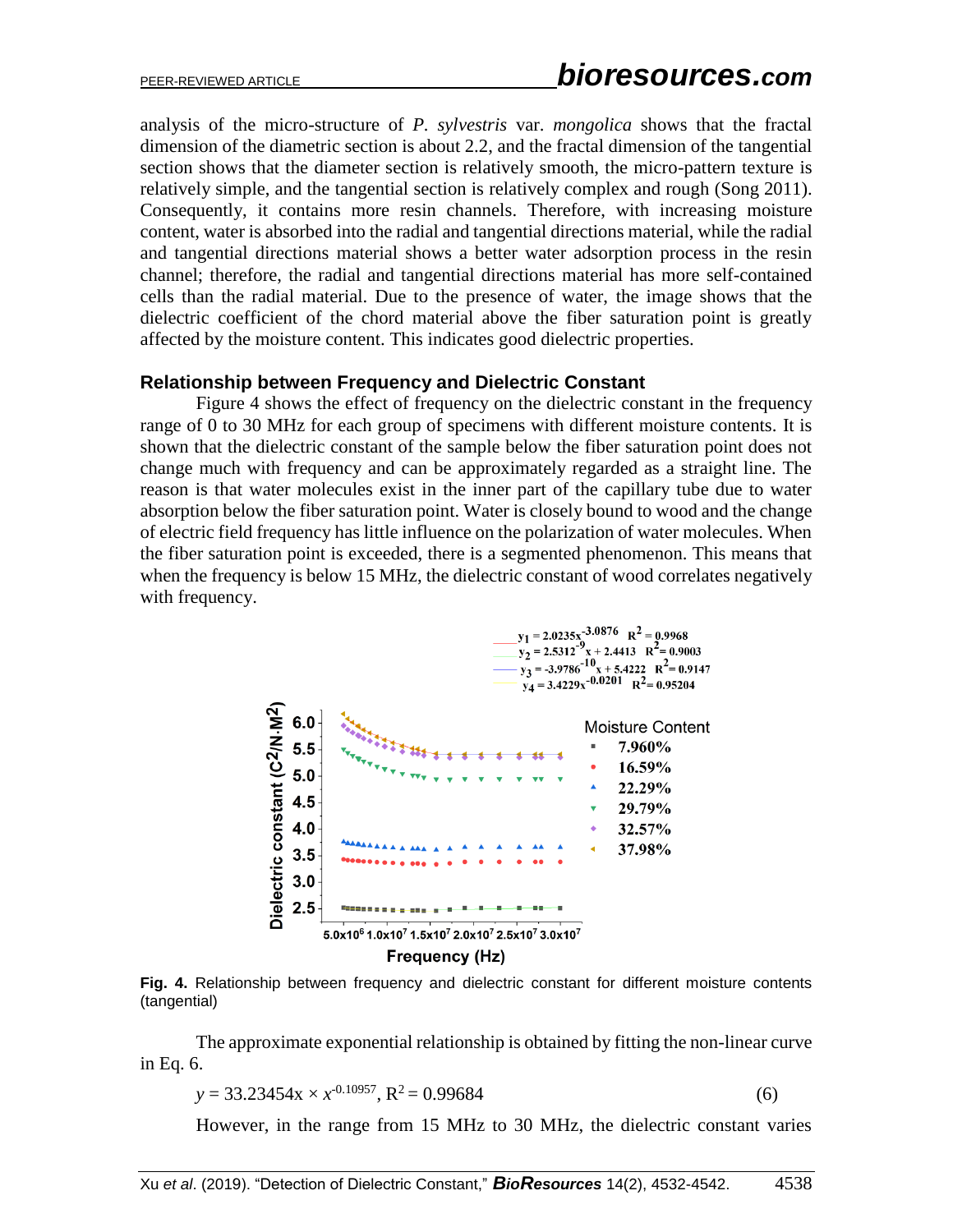slightly with frequency and can be approximately regarded as having no effect. This is due to the strong polarization of polar molecules in the wood with increasing electric field frequency, and the polarization change cannot catch up with the change of electric field; therefore, the polarization lags behind. The motion of the dipole is opposite to the frequency of the electric field, which decreases the dielectric constant and increases the dielectric losses caused by polarization. When the frequency exceeds a specific value, the change of polar molecules cannot keep up with the change of the electric field frequency. The polar molecule is viscous, and the orientation polarization becomes smaller, which tends to lead to a stable change of dielectric constant. When the electric field frequency is low, the dielectric constant of wood with higher moisture content (especially above the fiber saturation point) decreases more apparently with increasing frequency. This is because at low frequencies, polar molecules, especially water molecules, are more easily able to establish polarization. Therefore, the shorter the polarization time of wood with higher moisture content is, the faster the declining trend of the dielectric constant will be.

### **Relationship between Frequency and Dielectric Loss**

Dielectric loss is the imaginary part of the complex dielectric constant. It is also a heating phenomenon caused by the loss of electric energy in an alternating electric field. Dielectric loss is directly related to the high frequency absorption power in the high frequency drying of wood and affects its heating efficiency. The relationship between dielectric loss and both the moisture content and frequency was explored by investigating three moisture content gradients with the same interval at the fiber saturation point. The results are shown in Fig. 5.

Figure 5 shows that the dielectric loss increases with increasing moisture content. The reason is that water is the main part of the polar molecules in wood. The higher the moisture content is, the greater the dielectric loss. However, the difference of dielectric loss is large above and below the fiber saturation point. The reason is that below the fiber saturation point, water is absorbed in the cell wall of wood where it closely attaches to the wood. Above the saturation point of the fiber, the free water in the cell cavity occupies the main part, the degree of freedom is larger, the range of motion is wider, and the dielectric loss changes greatly.

When the fiber saturation point is exceeded, the dielectric loss decreases rapidly with increasing frequency at a frequency range of 0 to 18 MHz. The fitting degree is presented in Eq. 7.

$$
y = 3.3559 - 2.98718x + 9.00091x^2 \tag{7}
$$

The fitting non-linear curve's  $\mathbb{R}^2$  is 99.498. The dielectric loss in the range of 18 MHz to 30 MHz decreases with increasing frequency, following a linear relationship. After fitting, the fitting degree is shown in Eq. 8.

$$
y = 1.89324 - 3.91023x, R^2 = 98.415
$$
 (8)

According to the relationship between the frequency and dielectric constant mentioned above, the piecewise phenomenon near 18 MHz can also be explained in that when the frequency exceeds a specific value, the change of polar molecules cannot keep up with the change of the electric field frequency, the polar molecule becomes viscous, fewer polar molecules make a polarization turn, and thus, the dielectric loss decreases.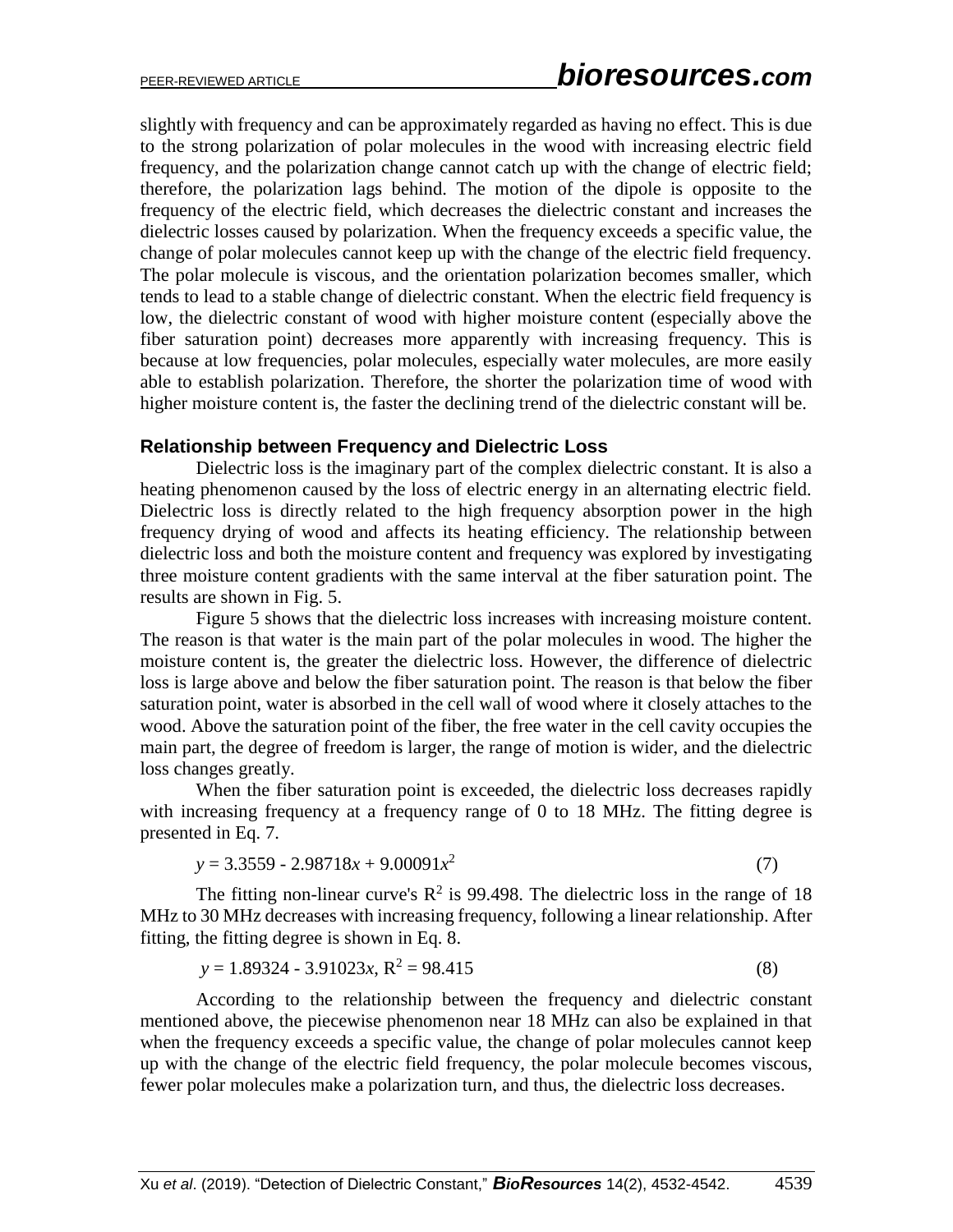

**Fig. 5.** Effect of frequency on dielectric loss (Radial)

# **CONCLUSIONS**

- 1. The dielectric constant is affected by moisture content, texture direction, frequency, and other factors. Among these, the influence of the moisture content is the dominant factor, which increases with increasing moisture content. Below the fiber saturation point, the dielectric constant and moisture content are approximately exponential; above the fiber saturation point, the relationship is approximately linear. This phenomenon is mainly related to the proportion of water molecules in the wood under different moisture contents, and also to the water binding of macromolecules in wood.
- 2. The texture direction slightly influences the dielectric constant. When the tangential dielectric constant is slightly higher than the radial constant at the same moisture content and above the fiber saturation point, the changing rate of the tangential dielectric constant exceeds the radial constant. This is related to the difference of the micro-structure of the tangential direction. The existence of resin channels leads to a slightly different structure of the tangential direction, which affects the water adsorption process.
- 3. Above the fiber saturation point, the relationship between frequency and dielectric constant is negatively correlated in the range of 0 to 15 MHz. Within 15 to 30 MHz, the dielectric constant can be approximately regarded as a fixed value, and the frequency affects it little. Below the saturation point of the fiber, the dielectric constant is approximately a fixed value, which affects the frequency change little.
- 4. The dielectric loss increases with moisture content, showing a positive correlation, and the influence above the fiber saturation point is strong, which is more abrupt than that below the fiber saturation point. Dielectric loss is also related to frequency. In general, below 18 MHz it follows a quadratic function, and above 18 MHz it follows a linear negative correlation. The effect of wood texture direction on dielectric loss is not obvious. The reason is related to the state of water absorption in the wood.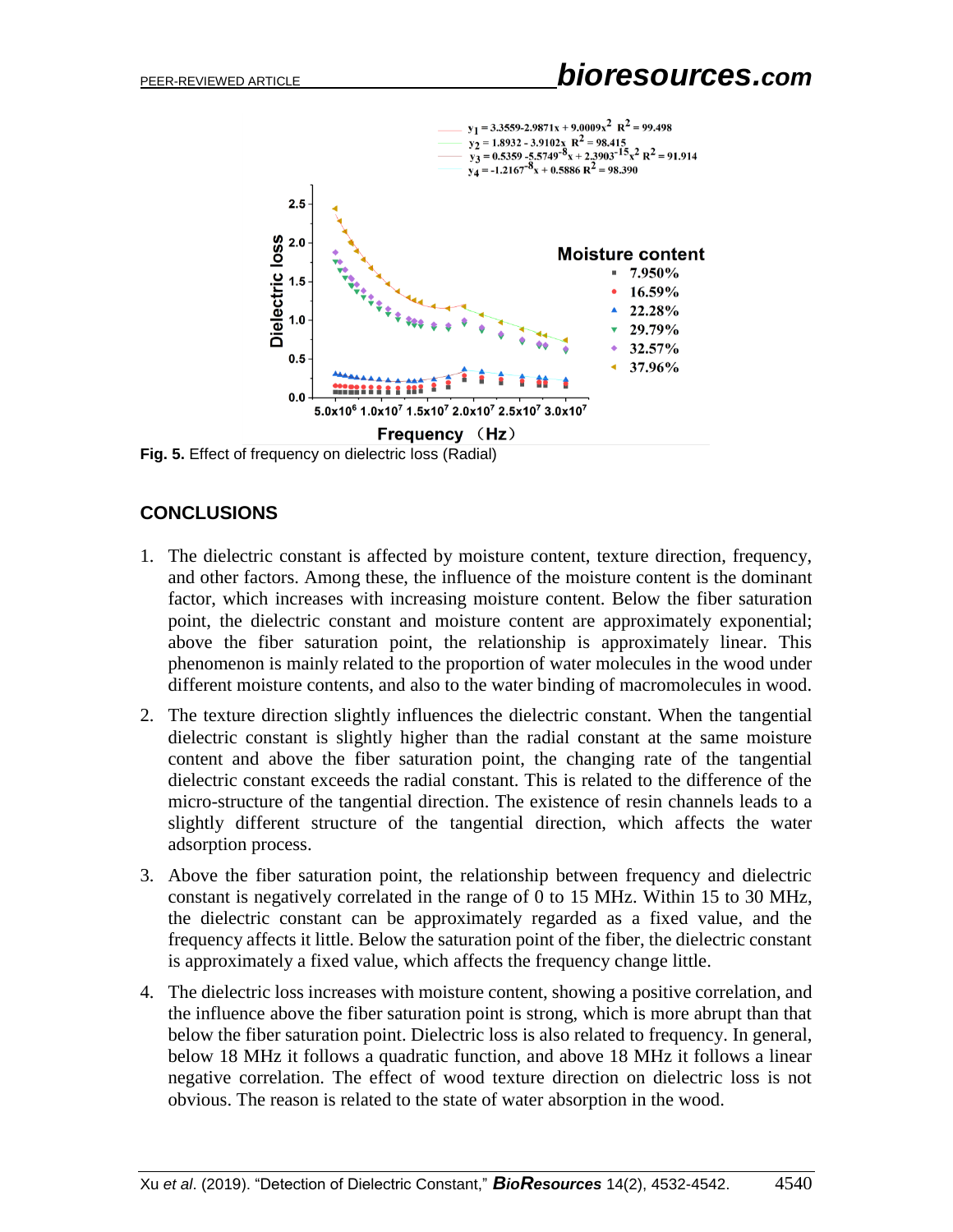### **ACKNOWLEDGMENTS**

This work was financially supported by the National Natural Science Foundation of China (Grant No.31670562) and the National Natural Science Foundation of China (Grant No. 31570558)

# **REFERENCES CITED**

- Bossou, O. V., Mosig, J. R., and Zurcher, J. F. (2010). "Dielectric measurements of tropical wood," *Measurement* 43(3), 400-405. DOI: 10.1016/j.measurement.2009.12.008
- Cai, Y., and Hayashi, K. (2007). "New monitoring concept of moisture content distribution in wood during RF/vacuum drying," *Journal of Wood Science* 53(1), 1-4. DOI: 10.1007/s10086-006-0813-4
- Feng, H., Tang, J., and Cavalieri, R. P. (2002). "Dielectric properties of dehydrated apples as affected by moisture and temperature," *Transactions of the American Society of Agricultural Engineers* 45(1), 129-135. DOI: 10.13031/2013.7855
- Fu, Z., Avramidis, S., Weng, X., Cai, Y., and Zhou, Y. (2018). "Influence mechanism of radio frequency heating on moisture transfer and drying stress in larch boxed-heart square timber," *Drying Technology* 1-8. DOI: 10.1080/07373937.2018.1526191
- Harris, R. A., and Taras, M. A. (1983). "Comparison of moisture content distribution, stress distribution, and shrinkage of red oak lumber dried by a radio-frequency/ vacuum drying process and a conventional kiln [*Quercus* species]," *Forest Products Journal* 34(1), 44-54. DOI: 10.1016/0378-1127(84)90007-0
- Lee, N. H., and Luo, J. Y. (2002). "Effect of steam explosion treatments on drying rates and moisture distributions during radio-frequency/vacuum drying of larch pillar combined with a longitudinal kerf," *Journal of Wood Science* 48(4), 270-276. DOI: 10.1007/BF00831346
- Liu, J., Yu, J., Wang, X., and Li, Y. (2018). "Heat and mass transfer multi-scale unit characterization model in the drying process of *Pinus sylvestris*," *Journal of Forestry Engineering* (1), 6. DOI: 10.13360/j.issn.2096-1359.2018.01.005
- Pentoś, K., Łuczycka, D., and Wysoczański, T. (2017). "Dielectric properties of selected wood species in Poland," *Wood Research* 62(5), 727-736.
- Qian, W. (2013). *Measurement Error Analysis of Broadband Dielectric Spectrometer*, Ph.D. Dissertation, Suzhou University, Suzhou, China.
- Ren, N., Yu, H., Liu, Y., and Dong, J. (2007). "Fractal character and calculation of wood texture," *Journal of Northeast Forestry University (Chinese Edition)* 35(2), 9. DOI: 10.3969/j.issn.1000-5382.2007.02.004
- Romanov, A. N. (2006). "The effect of volume humidity and the phase composition of water on the dielectric properties of wood at microwave frequencies," *Journal of Communications Technology and Electronics,* 51(4), 435-439. DOI: 10.1134/S1064226906040115
- Ruddick, J. N. R., Avramidis, S., and Fang, F. (2001). "Application of radio-frequency heating to utility poles. Part 1. Radio-frequency/vacuum drying of roundwood," *Forest Products Journal*, 51(7), 56-60. DOI: 10.1016/S1389- 9341(01)00037-5
- Sahin, H., and Nurgül A. (2004). "Dielectric properties of hardwood species at